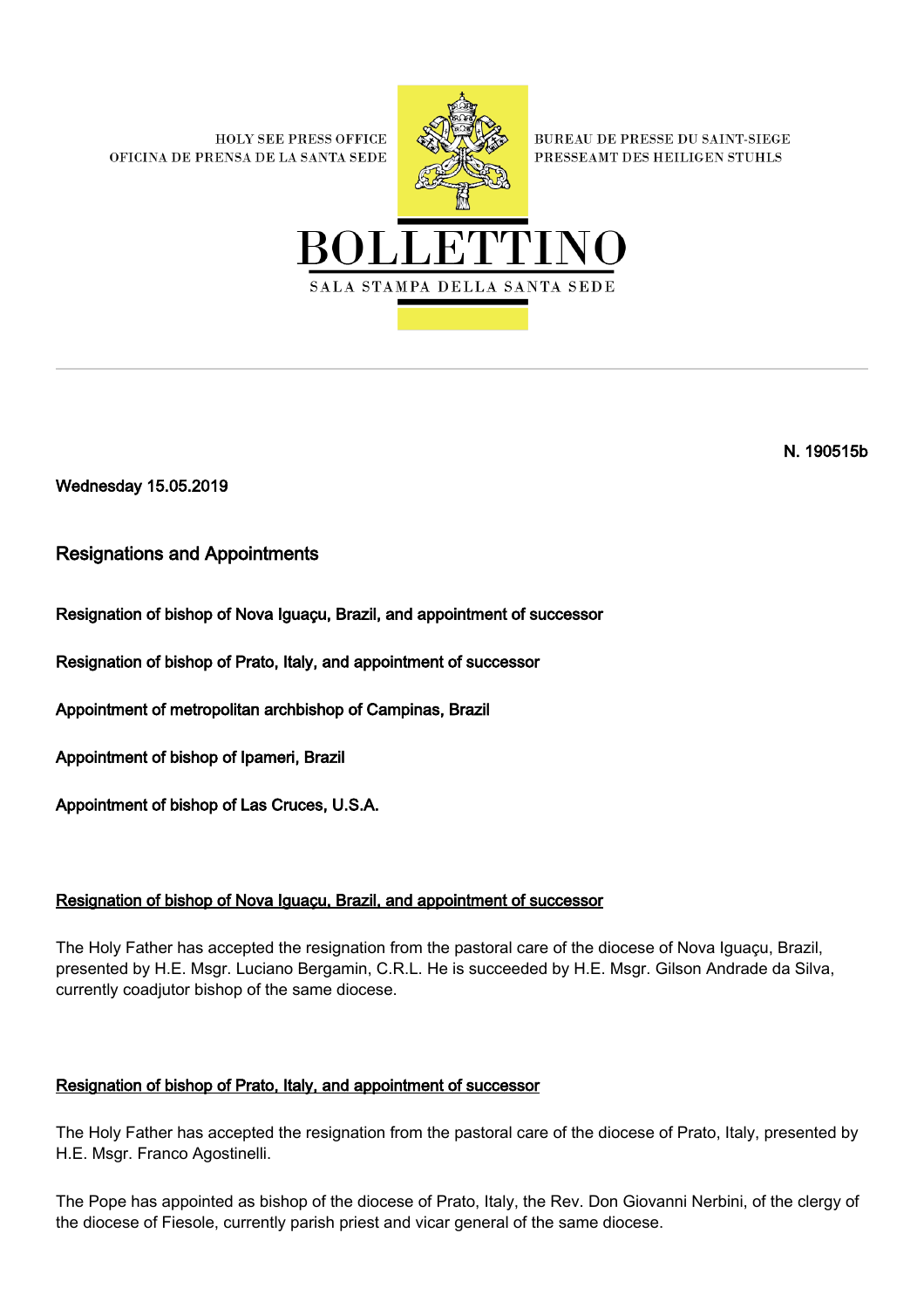The bishop-elect was born in 1954 in Figline Valdarno, province of Florence and diocese of Fiesole. After graduating in school supervision, he exercised the profession of teaching from 1973 to 1989.

In 1989 he entered the diocesan seminary of Fiesole, and attended courses in philosophy and theology in the Theological Faculty of Central Italy in Florence. He was ordained a priest for the diocese of Fiesole on 22 April 1995.

He has served as parish vicar, parish priest, administrator, and moderator of the pastoral units of Diacceto and Rignano sull'Arno. He has been vicar general of the diocese of Fiesole since 2015.

#### Appointment of metropolitan archbishop of Campinas, Brazil

The Holy Father has appointed as metropolitan archbishop of Campinas, Brazil, H.E. Msgr. João Inácio Müller, O.F.M. transferring him from the episcopal see of Lorena.

The bishop-elect was born in 1960 in Santa Clara do Sul, in the diocese of Santa Cruz do Sul, State of Rio Grande do Sul. He studied philosophy at the "Imaculada Conceição" Faculty of Philosophy of Viamão-RS, in the archdiocese of Porto Alegre, and theology at the Pontifical Catholic University of Rio Grande do Sul and in the Studium Theologicum in Jerusalem. He then obtained a licentiate in spiritual theology from the Pontifical Antonianum University in Rome.

He gave his vows in the Franciscan Order of Friars Minor on 14 April 1985 and was ordained a priest on 3 December 1988.

He has held a number of roles within his Order, including vocational promoter, formator in the *São Francisco de* Assis Seminary in Taquari-RS, archdiocese of Porto Alegre; member of the council of Formation and of the Fraternity of the Minor Seminary of Arroio do Meio-RS, diocese of Santa Cruz do Sul; guardian of the São Boaventura Convent; parish vicar; master of novices; provincial secretary of formation; provincial definitor; vicar of the fraternity; provincial of the São Francisco de Assis of the State of Rio Grande do Sul. On 25 September 2013 he was appointed as bishop of Lorena and received episcopal ordination the following 15 December.

#### Appointment of bishop of Ipameri, Brazil

The Holy Father has appointed as bishop of the diocese of Ipameri, Brazil, the Rev. José Francisco Rodrigues do Rêgo, of the clergy of the diocese of Uruaçu, currently vicar general and parish priest of the Cathedral.

The bishop-elect was born in 1966 in Barras, in the State of Piauí. He carried out his studies in philosophy at the "Faculdade João Paulo II" in the archdiocese of Rio de Janeiro and in theology at the "Nossa Senhora de Fátima" major seminary in Brazil. His qualification in philosophy was recognized in the "Faculdade Católica de Anápolis" in the State of Goiás, and in theology at the "Pontificia Universidade Católica de Goiás".

He was ordained a priest on 13 December 1992. Since ordination, he has held a number of pastoral roles, including parish priest, rector of the "São José" minor seminary in Uruaçu, president of the "São João Maria Vianney" Clergy Association in the diocese of Uruaçu, member of the council of presbyters, coordinator of presbyteral pastoral care, and member of the college of consultors. He is currently vicar general and parish priest of the Cathedral.